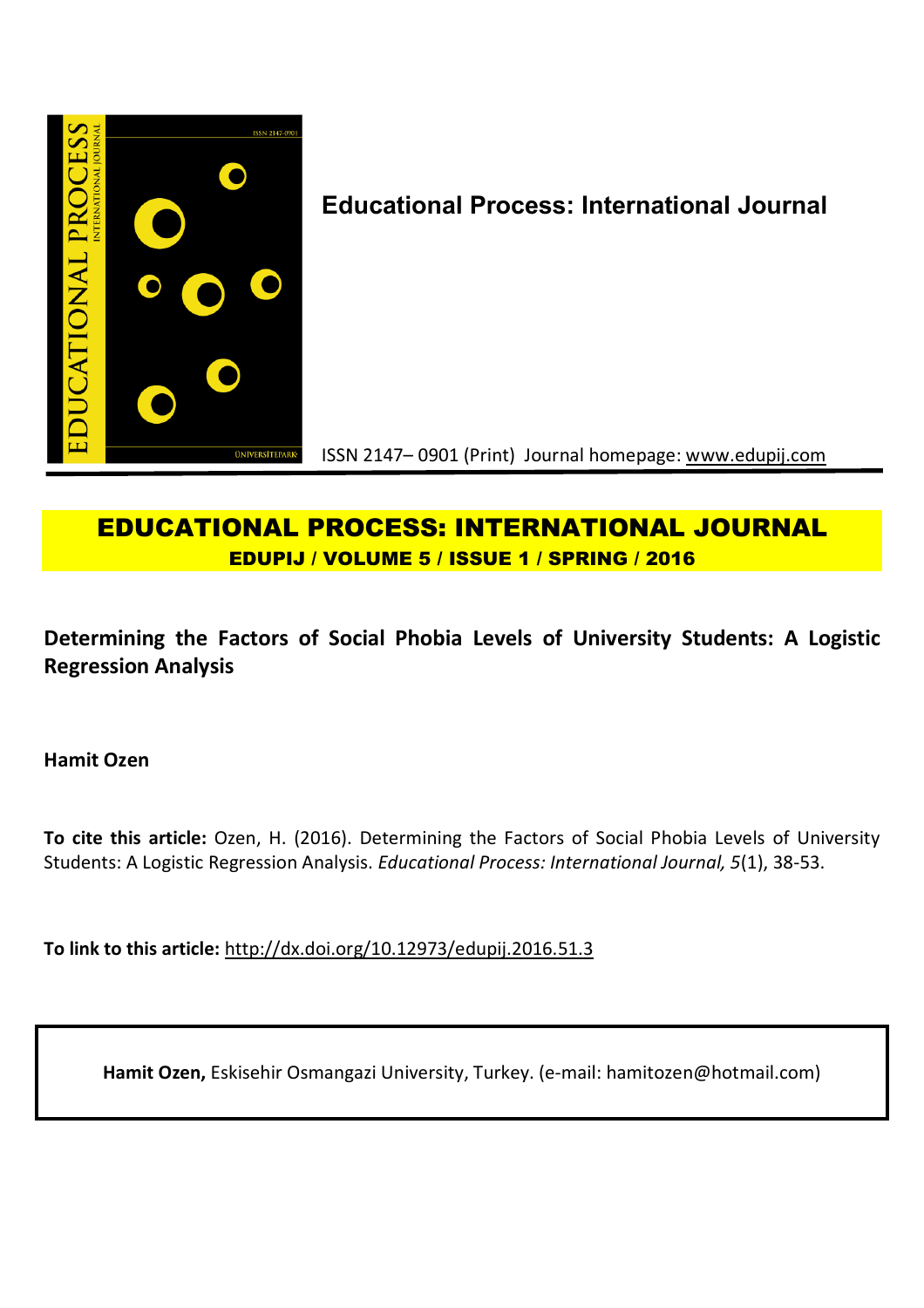# **Determining the Factors of Social Phobia Levels of University Students: A Logistic Regression Analysis**

HAMIT OZEN

# **Abstract**

Experiencing social phobia is an important factor which can hinder academic success during university years. In this study; research of social phobia with several variables is conducted among university students. The research group of the study consists of total 736 students studying at various departments at universities in Turkey. Students are divided into two groups, as low and high level positive evaluation fear (PEF) as measured by the Positive Evaluation Fear Scale (PEFS). In respect to Odds rates, the most crucial factor about PEF of students is the time spent daily on the internet. Students who spend their time on the internet have PEF 2.4 times more than those who do not. As a secondary important factor according to negative evaluation fear scale (NEFS), students consider the home city where they lived before attending university increases phobia 30% more than the rate of people who think otherwise. Thus, results showed that spending long hours on the internet and home city lived in before university are significant factors resulting in social phobia.

**Keywords:** social phobia, university students, positive evaluation fear, negative evaluation fear, logistic regression.



**Erosset** DOI: 10.12973/edupij.2016.51.3

………………………………………........….....………………………………...……………

EDUPIJ / ISSN 2147– 0901 © 2016 Copyright © 2016 by ÜNİVERSİTEPARK Limited edupij.com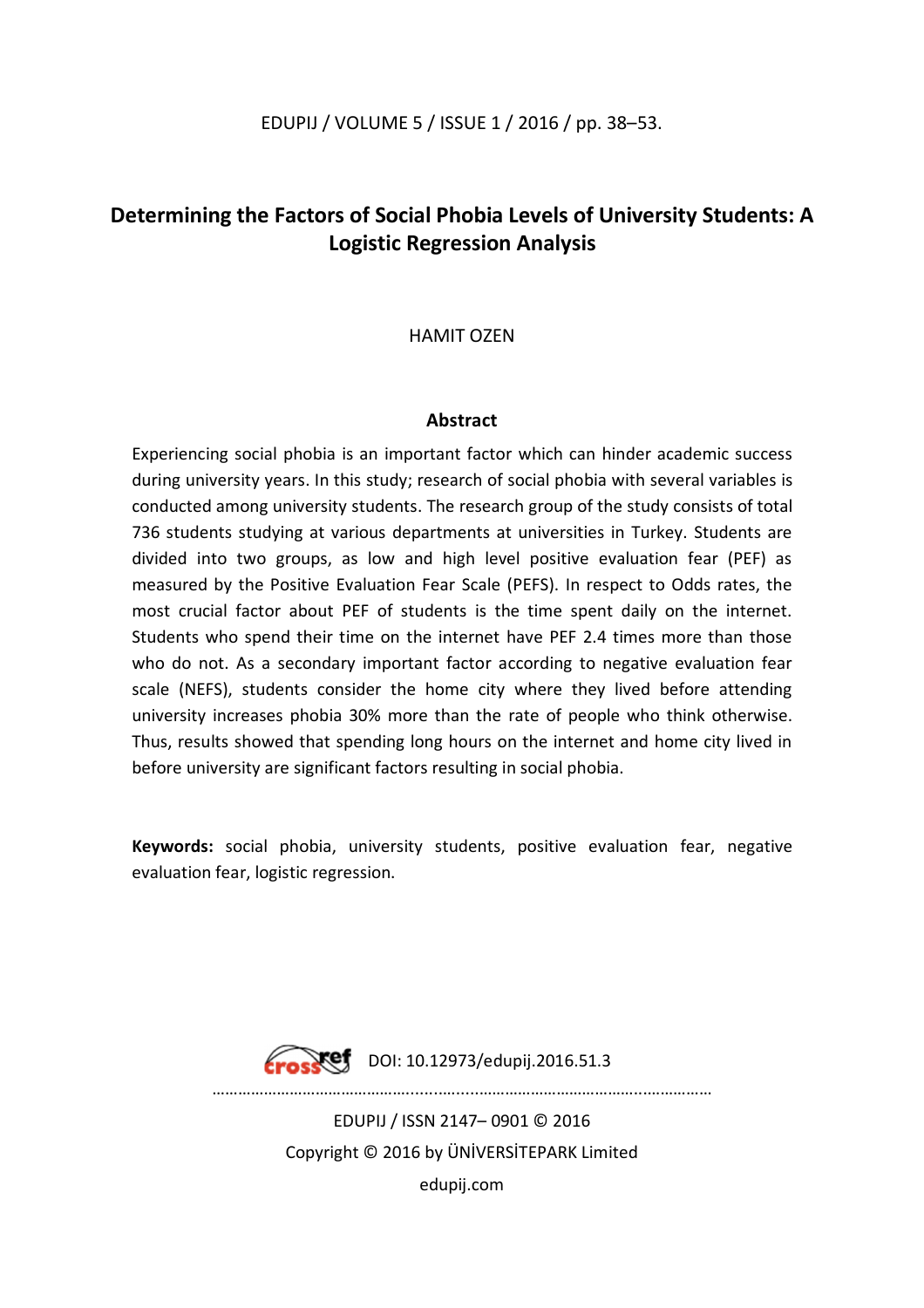#### **Introduction**

An individual shows behaviors which comply with his or her social roles by passing through various phases of life. A person who has experienced positive socialization process widens his or her perspectives by gaining knowledge, skill and experience in his or her early ages for later life. But an individual who has not experienced positive socialization process, faces hardships to stand against difficult terms, cannot improve self-confidence and anxiety occurs often in their future life. Social phobia in DSM-IV is defined as an explicit and stubborn fear that occurs in social environments, in situations requiring performance or in front of other people (American Psychiatric Association, 2000). Social phobia is prone to affect a person's life in all fields. Socially phobic individuals come through major problems in their professional life, educational field, social and emotional relationships. Students with social phobias face failures, or leave school and university, due to trouble in speaking in front of classmates, anxiety emotion in the class and at school (Van Ameringen, Mancini, & Farvolden, 2003).

Various social, cognitive and biological factors play an active role in the creation of social phobia. All these factors are related and interact with each other. Thus, it is not possible to explain the reasons of social phobia with just one single factor. All theories, which approach social phobia in a cognitive perspective, come up with the idea that there are negative thoughts and non-functional cognitive processes in the background of experienced anxiety and fear. When social phobic individuals have to demonstrate a performance in front of other people, they intensely experience the thoughts of failing to satisfy the people, to be disgraced, and they think that they will be shown up as a fool (for example: I will disgrace myself by forgetting what I have to say, I am clumsy, my incompetency will come to light, they will think I am boring, I will blush and sweat). Things these people face increase the level of anxiety (Dogan & Sapmaz, 2008; Ekinci, 2012). According to researchers who investigate causes of social phobia, negative evaluation fear is located in essence of social phobia (Weeks, Heimberg, & Rodebaugh, 2008).

A social phobic individual lives in fear of being ashamed, blushing and embarrassment in front of others when there is a necessity for showing a performance in situations. They think that they are being examined by other people. Social phobic individuals are afraid of performing behaviors like making mistakes, making a fool of themselves, or behaviors they think are not suitable for themselves. These people are afraid and concerned of being pushed to the backstage, being behaved to in an unfriendly manner, appearing to be the fool, losing control, panicking, not knowing what to say, and realizing some physical and physiological changes regarding their relationships with people (Dogan & Totan, 2010).

Individuals going through social phobia usually are aware that intense fear and anxiety they have experienced are not realistic but when they get into a social environment or interact with other people, they cannot stop themselves feeling afraid and concerned that they cannot cope with this fear which totally controls their lives. Researchers attribute to a few reasons of relationship between social phobia and loneliness. First of all, socially worried individuals communicate less with other people. These individuals internalize trouble when in contact with people and generally keep themselves away from social relationships. Second, if social phobic individuals perform weak social skills, other individuals might show disapproval and denial reaction. Efforts of social phobic people with other individuals to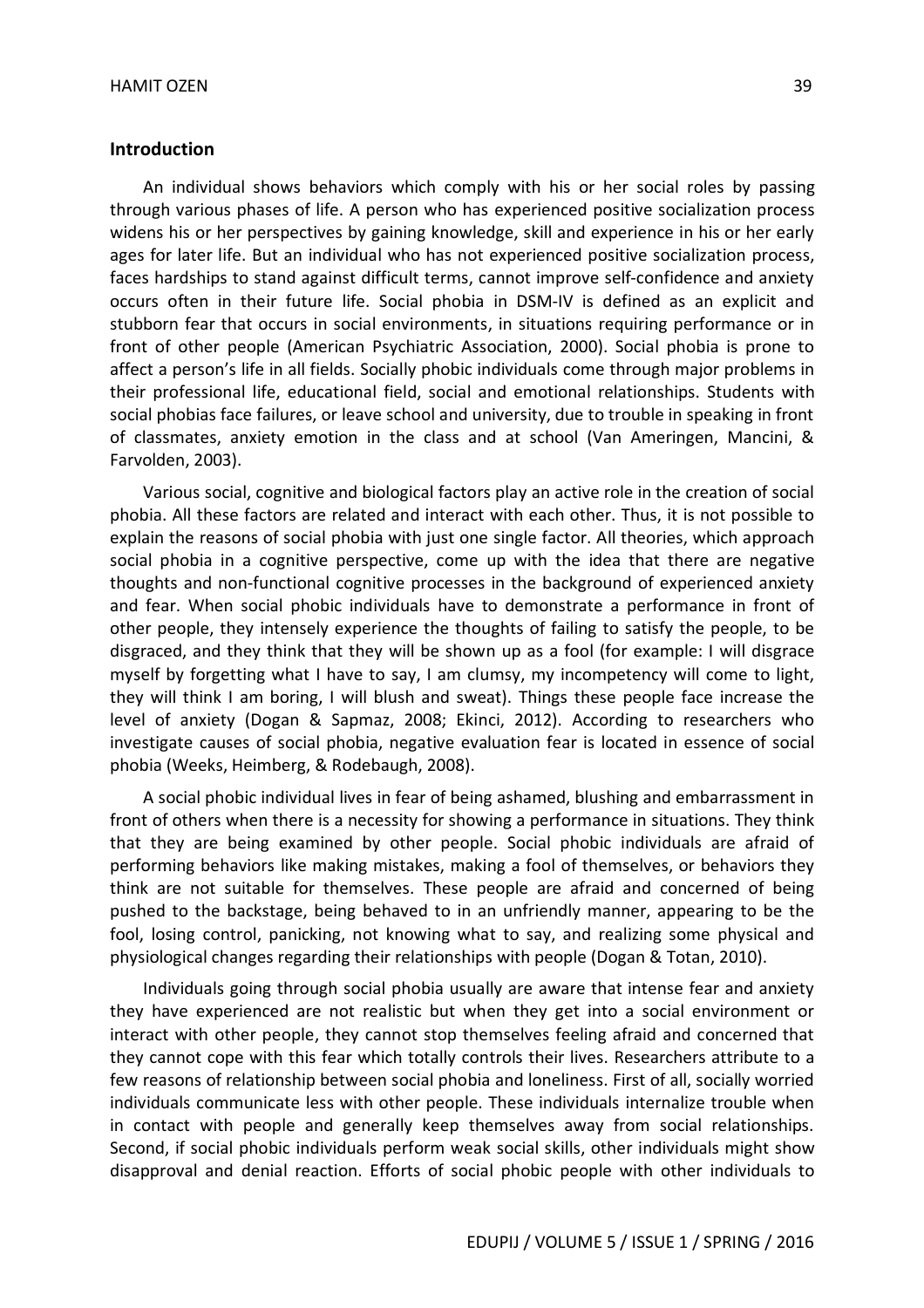establish and to pursue a contact can be devastating, because these cause social phobic individuals feel loneliness (Subasi, 2007).

During university education, an individual tries to develop himself or herself as a selfgoverning person and to prove their personality. In this period, the quality of impression which a young person makes in social relationship is very important. Consequently, the individual creates big expectations about him or herself. If the individual cannot fulfill these expectations, the level of social phobia increases and social phobia starts to show itself. On the other hand, the individual enters into an environment where socialization is intense at the start of university life. Here, an individual who cannot experience socialization has problems like having trouble in difficult situations, not improving self-reliance and then identity confusion, can go on to improve in his or her future life (Dereboy, 1993; Baser & Kilinc, 2015). To Ericson (1950), a young person who experiences identity seeking in youth adulthood stage, is a willing volunteer to merge his or her identity with others, is ready to develop intimacy. However, if the young person is having a social phobia, he or she will face loneliness which is a danger of this stage and will try to avoid relationships developing intimacy.

In Turkey, there are few studies researching factors significant in extensity, appearance of social phobia in university students. In this current study, the investigation of connections between social phobia level and several variables of students is explored at two Turkish universities.

### **Methodology**

In this study, correlational model was used and the model looked for relations between two or more variables. Correlational design helps with disclosing relations between variables, determining the levels of these relations, providing necessary clues to perform higher level researches about these relations (Buyukozturk, Kilic-Cakmak, Akgun, Karadeniz, & Demirel, 2012; Cokluk, 2010). Independent variables are determined as age, gender, university department, socioeconomic status, daily period the individual spent online (virtual platform), whether or not the individual works part-time, whether or not the individual can express himself/ herself well in social media, and their home city. Meanwhile, the total score obtained from PEF *is* the dependent variable.

The research group of this study consists of total 736 students studying at different departments of Dumlupinar University and Balikesir University in Turkey. In terms of students' ages, 121 students (16.4%) are aged 17 years, 100 students (13.6%) are 18 years, 81 students (11%) are 19 years, 62 students (8.4%) are 20 years, 126 students (17.1%) are 21 years, 68 students (9.8%) are 22 years, 114 students (15.5%) are 23 years, 7 students (1%) are 24 years, 29 students (3.9%) are 25 years, 23 students (3.1%) are 26 years, 3 students (0.4%) are 27 years, and 2 students (0.3%) are 28 years old. Of the total 736 students, there are 358 male students (48.6%), and 377 female students (51.2%).

In the research, positive evaluation fear scale (PEFS), as developed by Weeks et al. (2008a) and Weeks et al, (2008b), was used to measure positive evaluation of individuals who experienced social anxiety. For translation of the scale into Turkish language, psychometric properties were investigated and Turkish adaptation was performed with a sample of Turkish university students by Dogan and Totan (2010). PEFS' psychometric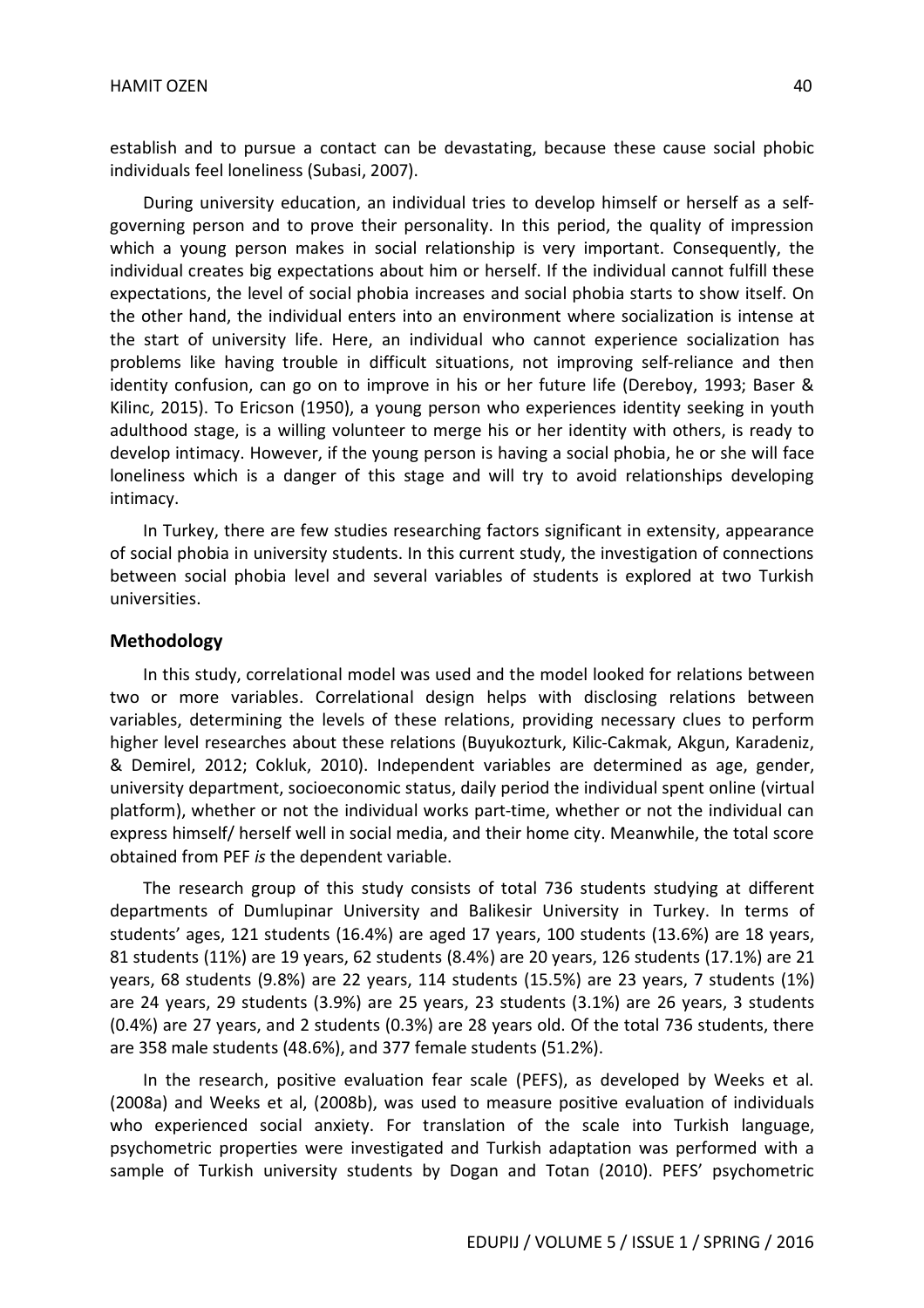properties were examined via internal consistency coefficient, test repeat test, test halfway through, exploratory, and confirmatory factor analysis and criterion related validity methods. For criteria related validity, NEFS form and Rosenberg Self-Esteem Scale were used. To examine construct validity of NEFS, exploratory and confirmatory factor analyses were made. A single factor construct was obtained as a result of exploratory factor analysis. However; confirmatory factor analysis showed results which complied with factor structure belonging to the original form of the scale. NEFS's internal consistency coefficient was .73, test repeat test reliability coefficient was .75 and reliability coefficient obtained by test halfway through was .67. These results showed that PEFS was reliable and a valid scale to measure the PEF level of university students.

#### **Findings**

Students were divided into two groups according to points obtained from PEFS, as low and high level negative fear level groups in this study. In realization of this division, according to scale scoring criteria, points were used by calculating the arithmetic mean of each item in the scale (Ozdamar, 2013). The point maximum points available on the scale was 40. The average points were found to be 20. Students who had 20 points and below were deemed to have low level negative evaluation of fear, whereas students who had 21 points and over were deemed to have high level negative evaluation of fear. According to appointments in respect to the mentioned criteria, a two-category dependent variable was obtained (Field, 2005). PEFS, as a dependent variable, was coded as 1 or 2 in analysis to perform category separation process. When the process was executed in SPSS, the program converted any coded category into values 1 and 2, and those categories that were converted to 1 or 2 were identified under the data process step. For this appointment, value 1 referred to the student group with low level negative evaluation of fear, and value 2 referred to the student group with high level negative evaluation of fear. In this study, the category which expressed value 1 referred to low level negative evaluation of fear as a reference category. Obtained coefficients regarding high levels of negative evaluation of fear were determined as the second category and the independent variable which was negative evaluation of fear reflected probability over dependent variable of PEF.

Explanation of dependent and independent variables are significant (Bircan, 2004). In this study, PEF is the dependent variable having two options. There are a lot of factors causing PEF, which is the aim of study. Independent variables effecting PEFs of students were; *(i)* Age (AGE) continuous variable, *(ii)* department of university (DoU) discrete variable, *(iii)* area of residence (AoR) discrete variable, *(iv)* daily period spent online (DPSO) continuous variable, *(v)* duration of full-time, part –time work (FT/PT): continuous variable, *(vi)* I express myself confidently in social media (IECinSM) discrete variable, *(vii)* gender (GEN) discrete variable, and (*viii)* place of school location (PoSL) discrete variable.

Power Calculations is performed by testing null hypothesis (Hsieh, Bloch, & Larsen, 1998). In order to execute power analysis, there is an opportunity to calculate some base values like number of samples, alpha with several formulas. In this study, power will be calculated by using PASS 13 program, together with determining the covariant effect of DPSO over PEFS. Before starting to calculate, some basic terms will be explained:

• Search for Solution: This option is used for separating the parameter finding for solution from a lot of parameters in the research. There are P1, N, Alpha and Power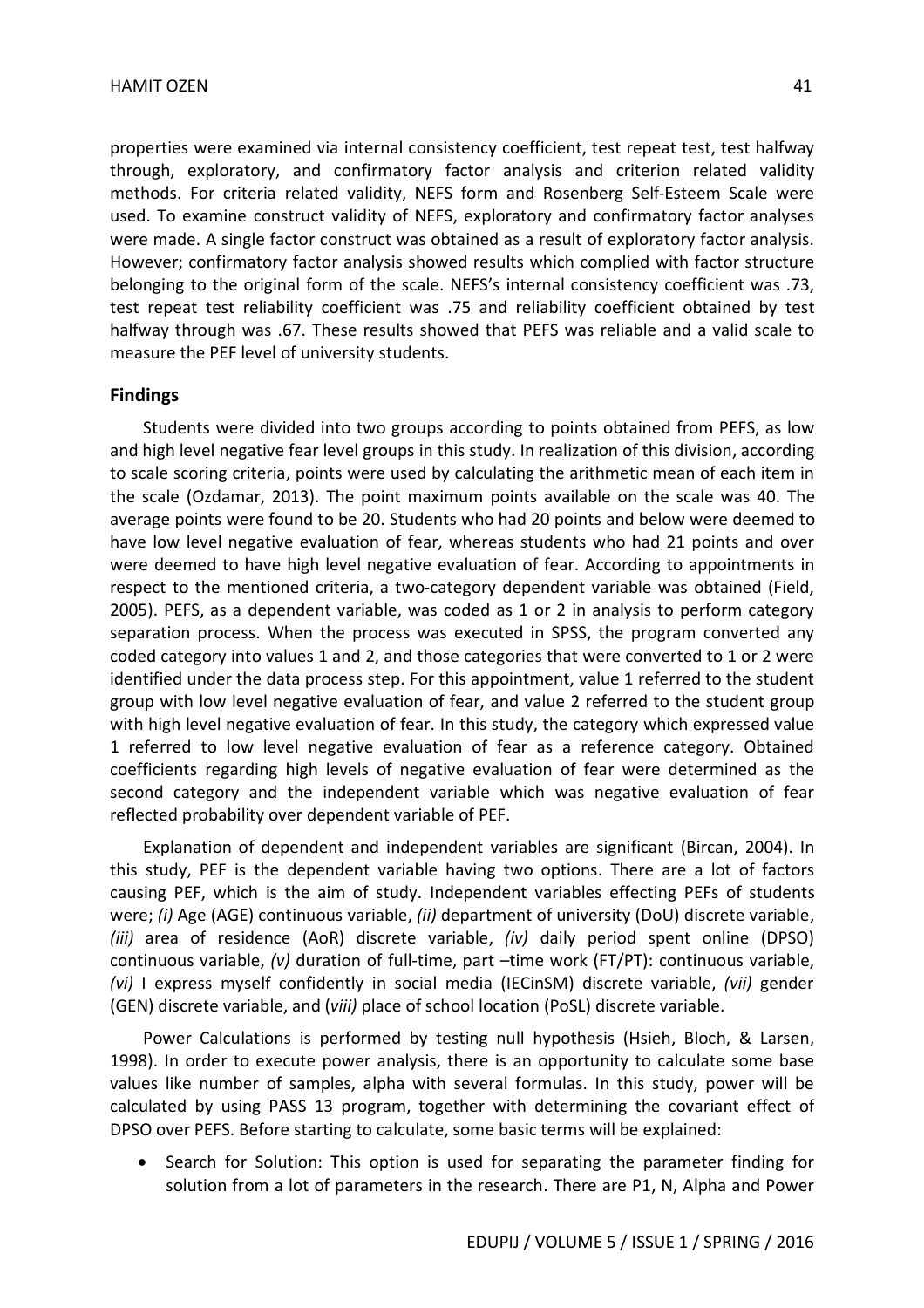and Beta among parameter options (Hintze, 2008). In case of performing power analysis, Power and Beta will be used.

 Using P1 or Odds Rate: This option helps P1 or Odds rate to be chosen as parameter. P1 or Odds rate and relation between P1 and P<sub>o</sub> is

OR=  $\frac{P_1/(1-P_1)}{P_0/(1-P_0)}$ 

It is given determining OR and P<sub>o</sub> values. As we understand from the equality, P1 clearly states P<sub>o</sub> value. Thereby, in parameter selection, P1 or Odds rate is used to identify alternative hypothesis (Hintze, 2008).

- P1 (Feasibility Rate of First Stage Dependent Variable Y=1): This option resolves magnitude of effect via determining P1 at the same time. Independent variable's being normal or binominal provides an opportunity to take P1 as Odds rate when performing power analysis. In this case, logistic regression equation is taken as  $R = e^{\beta_{\rm e}^0 + \beta_1}/1 + e^{\beta_{\rm e}^0 + \beta_1}$  (Hintze, 2008)
- Alpha Value (Relevance Value): This option determines one or more options for possibility of Type-1 Error. Type-1 Error rejecting of a true null hypothesis needs to be accepted, its possibility's being less than any preselects possibility. Alpha value has to be between 0 and 1. Alpha value in social sciences is 0.05 (Hintze, 2008).
- Baseline Probability P<sub>o</sub> (Fundamental Probability Y=1): This option determines one or more P<sub>o</sub> values. If predictor independent variable is continuous, P0 value is taken as normal covariant (Hintze, 2008).

Power analysis is performed according to BLOGREG logistic regression data. PEFS as a binary dependent variable has a power over DPSO. Table 1 shows that power ratio is 0.781 with the sample of 726 students and it is significant (P< .05).

| Table 1. Logistic regression power analysis |     |       |       |       |       |                   |      |
|---------------------------------------------|-----|-------|-------|-------|-------|-------------------|------|
| Power                                       |     |       | P1.   | Odds  | $R^2$ | Alpha             | Beta |
| 0.78147                                     | 700 | 0.070 | 0.101 | 1.500 | 0.000 | 0.05000   0.21853 |      |

In logistic regression analysis, primarily model to be used has to be decided. If dependent variable has binary options, binary logistic regression (BLOGREG) analysis method is used to estimate the probability of binary response upon one or more predicting variables. Binary logistic regression explains the connection between one or more variables and binary response variable. Explanatory variables; can be factor variable, risk factors or a common variable. Risk factors or explanatory variables can be categorical or ordinal. Common variables have to be continuous variable. Model specification operations in BLOGREG analysis can be performed according to formed method (ENTER) or user-defined stepwise method (Ozdamar, 2013; Cokluk, 2010; Field, 2005). Forward selection or backward elimination methods can be practiced in stepwise model selection. In this study's logistic regression analysis, Feasibility Rate and Forward Likelihood Ratio-Forward: LR is used. In this method, all covariates as a block are in regression model, and parameter estimates are calculated separately for every block. Some researchers express that this method is convenient just to test theory. The reason for this is even though stepwise methods are affected from random changes and model is repeated by using the same samples, the same results are rarely obtained (Cokluk, 2010).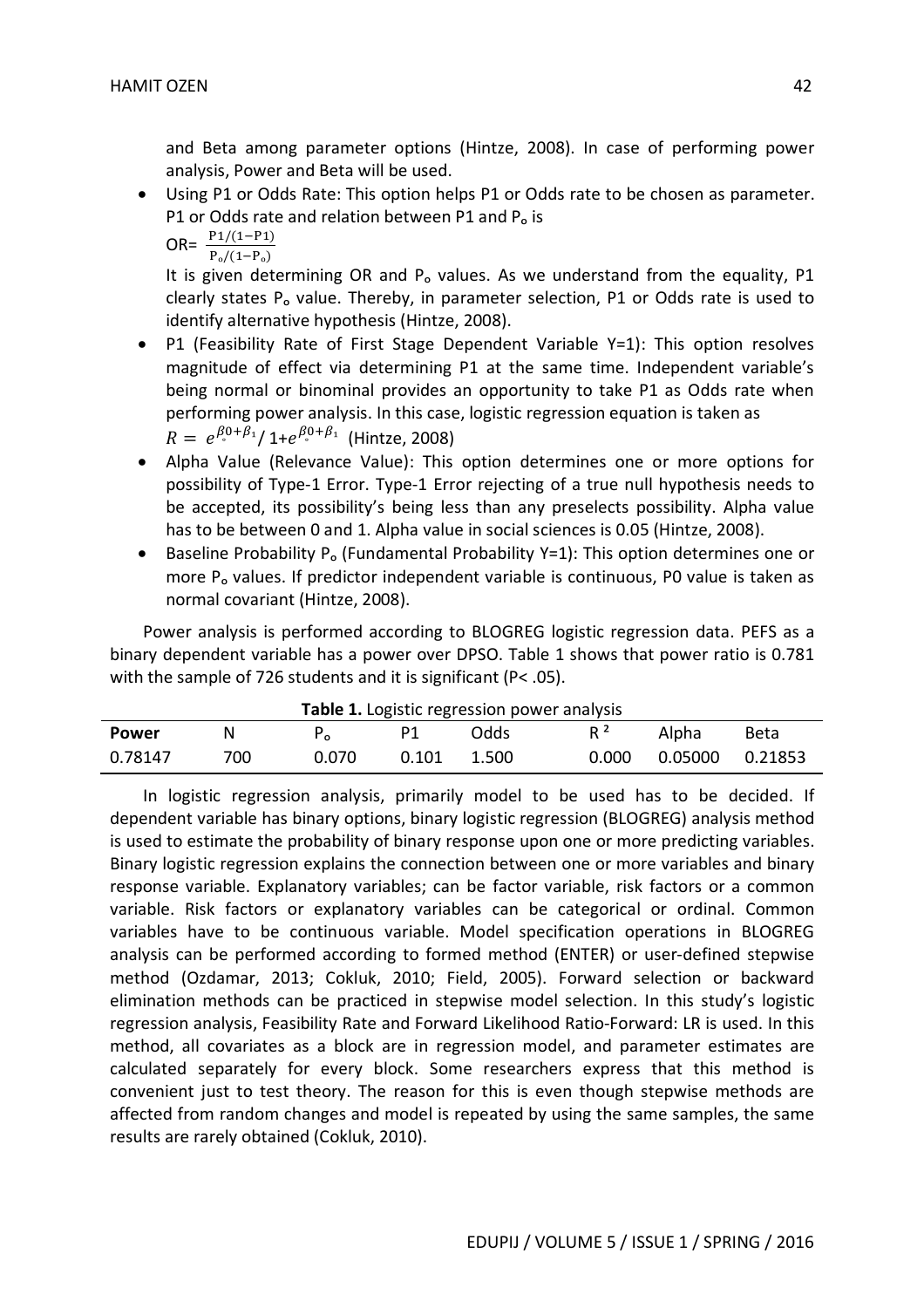Pearson correlation is a coefficient which defines relation's degree and direction among variables. Some operation is executed in regression equation as correlation estimate for all variables in logistic regression. The reason for the execution is to prevent the possibility of multiple correlations in regression equation (George & Maller, 2003).

Correlation coefficients obtained among variables take a value between -1 and +1. Coefficient of r indicates the direction and force of the relation. When using correlation coefficient, *(i)* relation must not be linear, *(ii)* number of sample must not be low and, *(iii)*  there must not be any outliers (Sipahi, Yurtkoru, & Cinko, 2010). When Table 2 is examined, it is seen that there is a change in correlation values of independent variables between 0.00<r<0.8 and mostly there is not a high level of correlation among independent variables.

|                 | <b>AGE</b> | UD                                          | AoR      | <b>DPSO</b>          | FT/PT                    | <b>IECinSM</b>                              | <b>GEN</b>               | <b>SLP</b>           | <b>SF</b>           |
|-----------------|------------|---------------------------------------------|----------|----------------------|--------------------------|---------------------------------------------|--------------------------|----------------------|---------------------|
| PEF             | .20        | .12                                         | .62      | .48                  | $-.25$                   | .05                                         | .15                      | .16                  | .38                 |
| <b>AGE</b>      |            | $-.01$                                      | $-.00$   | .06                  | $.09^{**}$               | .06                                         | .02                      | .06                  | .05                 |
| <b>UD</b>       | $-.01$     |                                             | $-.04$   | $-.01$               | $-.00$                   | $-.14$ <sup><math>\overline{)}</math></sup> | $-.02$                   | .01                  | $-.05$              |
| AoR             | $-.00$     | $-.04$                                      | $\sim$   | .00                  | $-.01$                   | .05                                         | $-.04$                   | .25 <sup>2</sup>     | .01                 |
| <b>DPSO</b>     | .06        | $-.01$                                      | .00      | $\blacksquare$       | $.80^{\degree}$          | .03                                         | .03                      | $-.12$ <sup>**</sup> | $.33***$            |
| FT/PT           | $.09$ **   | $-.00$                                      | $-.01$   | .80 <sup>°</sup>     | $\overline{\phantom{a}}$ | .03                                         | .04                      | $-.09$               | $.26***$            |
| <b>IECin SM</b> | .06        | $-.14$ <sup><math>\overline{)}</math></sup> | .05      | .03                  | .03                      |                                             | .04                      | $-.03$               | .01                 |
| <b>GEN</b>      | .02        | $-.02$                                      | $-.04$   | .03                  | .04                      | .04                                         | $\overline{\phantom{a}}$ | .02                  | .03                 |
| <b>SLP</b>      | .06        | .01                                         | $.25***$ | $-.12$ <sup>**</sup> | $-.09$                   | $-.03$                                      | .02                      |                      | $-.10$ <sup>*</sup> |
| <b>SF</b>       | .05        | $-.05$                                      | .01      | $.33***$             | $.26$ ້                  | .01                                         | .03                      | $-.10$               |                     |
|                 |            |                                             |          |                      |                          |                                             |                          |                      |                     |

#### **Table 2.** Correlation among dependent and independent variables

\*\* *p*<.01

Correlation coefficient is important in terms of linear regression hypothesis. This is because there must not be multicollinearity, which can be defined with conditions like relation among variables which must be linear, there must not be collinearity among independent variables, and there must be normal distribution of error terms, error term variances must be fixed, and variance rates must not exceed 0.90 value.

Hence there are several criteria to determine multicollinearity. According to these criteria; *(i)* that if correlation among independent variables is (r>0.7), *(ii)* that if VIF (Variance Growth Factor) value is bigger than 10, *(iii)* that the ratio of the largest eigenvalue to the smallest one is between 100-1000, that eigenvalue is bigger than 10.000, *(iv) that the*  condition index is bigger than 30 indicates possibility of multicollinearity (Kinnear & Gray, 2004; Sipahi et al., 2010). According to Table 3, eigenvalue is 7.693, VIF value is (VIF<10), condition index is (1,000<Condition Index>29.9). Those values indicate that there are no multiple correlations.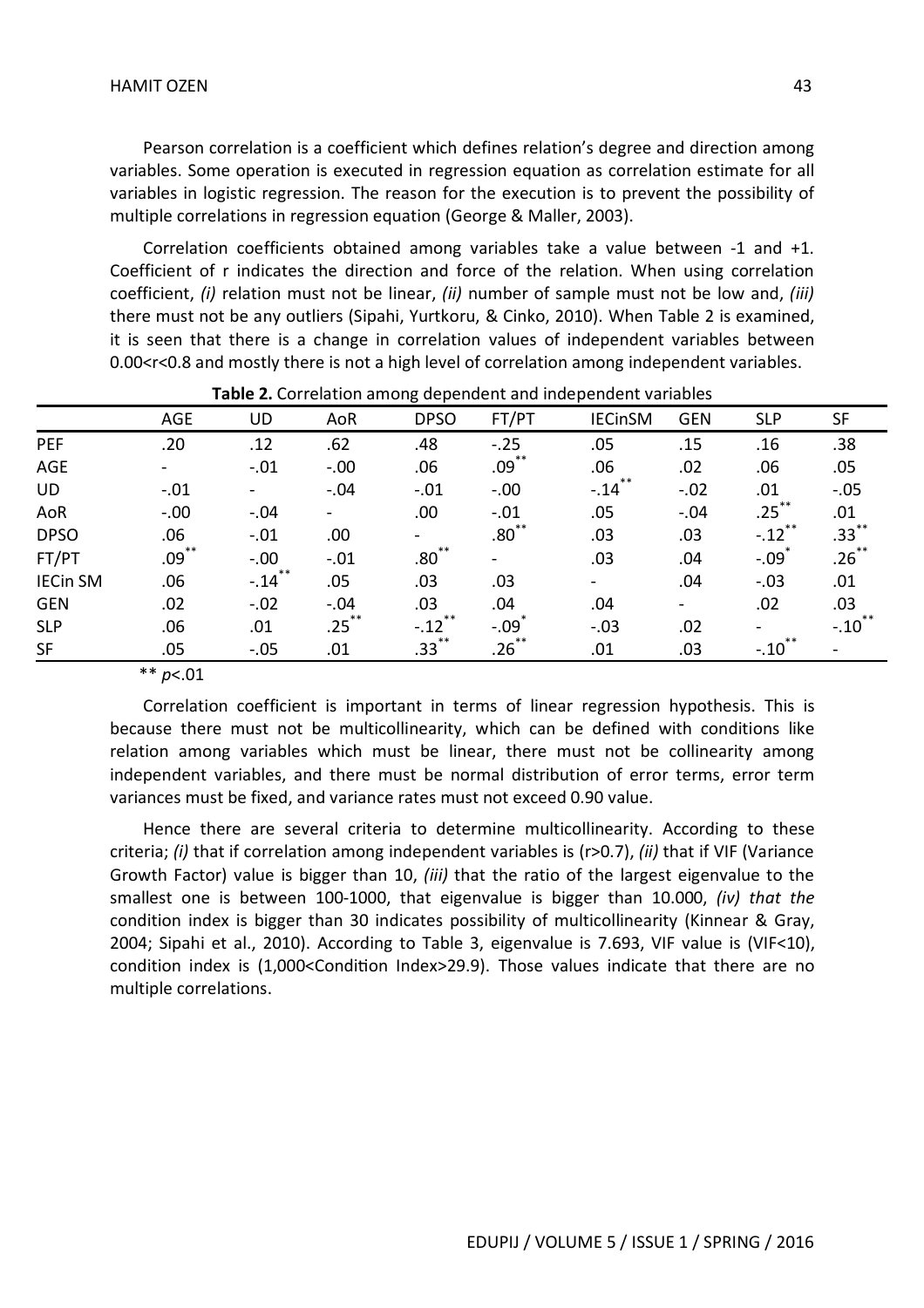|                |      |                                |               | Nonstandard<br>Coefficient | Multicollinearity<br><b>Statistics</b> |            | <b>Multicollinearity Research</b> |     |                |      |      |                       |         |      |
|----------------|------|--------------------------------|---------------|----------------------------|----------------------------------------|------------|-----------------------------------|-----|----------------|------|------|-----------------------|---------|------|
|                |      |                                |               |                            |                                        |            |                                   |     | Variance Rates |      |      |                       |         |      |
|                |      | Eigen Condition<br>Value Index | B             | <b>SE</b>                  | Tolerance                              | <b>VIF</b> | AGE                               | UD. |                |      |      | AoR DPSOFT/PT IECinSM | GEN SLP |      |
| (Constant)     |      | 7.693 1.000                    | 1.348.155     |                            |                                        | .00        | .00                               | .00 | .00.           | .00. | .00  | .00.                  | .00     | .00. |
| <b>AGE</b>     | .465 | 4.067                          |               | .008.006                   | .979                                   | .00        | .26                               | .00 | .07            | .07  | .00  | .00                   | .01     | .01  |
| <b>UD</b>      | .376 | 4.525                          | $-.005$ .004  |                            | .978                                   | .00        | .63                               | .03 | .02            | .02  | .03  | .01                   | .01     | .01  |
| AoR            | .153 | 7.102                          |               | .022 .026                  | .923                                   | .00        | .00.                              |     | .42 .00        | .00. | .37  | .04                   | .05     | .05  |
| <b>DPSO</b>    | .121 | 7.963                          |               | .084.015                   | .344                                   | .00        | .05                               |     | .21 .00        | .00. | .40  | .29                   | .06     | .06  |
| FT/PT          | .086 | 9.483                          | $-0.005$ .015 |                            | .345                                   | .00        | .00                               | .28 | .00.           | .01  | .02  | .34                   | .56     | .56  |
| <b>IECinSM</b> | .055 | 11.822                         | $-.007$ .024  |                            | .967                                   | .00        | .00                               | .02 | .87            | .89  | .00. | .01                   | .00     | .00. |
| <b>GEN</b>     | .045 | 13.088                         |               | .018.033                   | .992                                   | .14        | .04                               | .02 | .04            | .00. | .16  | .27                   | .30     | .30  |
| <b>SLP</b>     | .007 | 29.933                         | $-.082$ .041  |                            | .908                                   | .85        | .01                               | .02 | .00.           | .00  | .01  | .03                   | .01     | .01  |

**Table 3.** Examination of multiple correlations

As in multiple regression models, some alternatives can be used for model selection in logistic regression too. In this study, *Forward: LR* method was used. The primary aim of selecting this method is that there is no study on which variables are reliable predictor in the past. It must be decided first whether using categorical predictors as a first or last category of base model is necessary. Thus, there are two categories in this study, selecting first or last category is not so important and if there are categorical predictors which have more than two categories in the study, last option must be used by selecting maximum categorical code or first option must be decided by selecting minimum categorical code in control category (Field, 2005).

In this study, because low social phobia is coded as 1, high social phobia is coded as 2 for the purpose of control category, reference category is used as first category to define the variable. In the first analysis performed by forward step method, initial model is obtained with constant coming out from regression equation. Obtained iteration story gives information about the model in which all predictor variables are discarded and only the constant is added to the equation (Field, 2005). Iteration story gives us log-feasibility statistics of the base model.

According to Hair, Black, Babin, Anderson, and Tatham (2006), when -2LL or -2log likelihood is a model adaptation index, the highest estimate is likelihood value similar to total squares in multiple regression. Logistic regression measures estimated model adaptation by taking -2 log of the likelihood value. Minimum value which -2LL can have is 0 which is equaled for perfect adaptation, when -2LL=0, likelihood=1. Consequently -2LL value can be regarded as *R*² value in multiple regressions. Next, comment of comparing changes in adaptation is performed in three steps (Cokluk, 2010). These steps; *(i)* initial model is formed to compare development or reformation in model adaptation (baseline model/constant-only model). Most common null model is the model which is similar to calculated total squares by using averages in multiple regression, has no independent variable in, and has only constant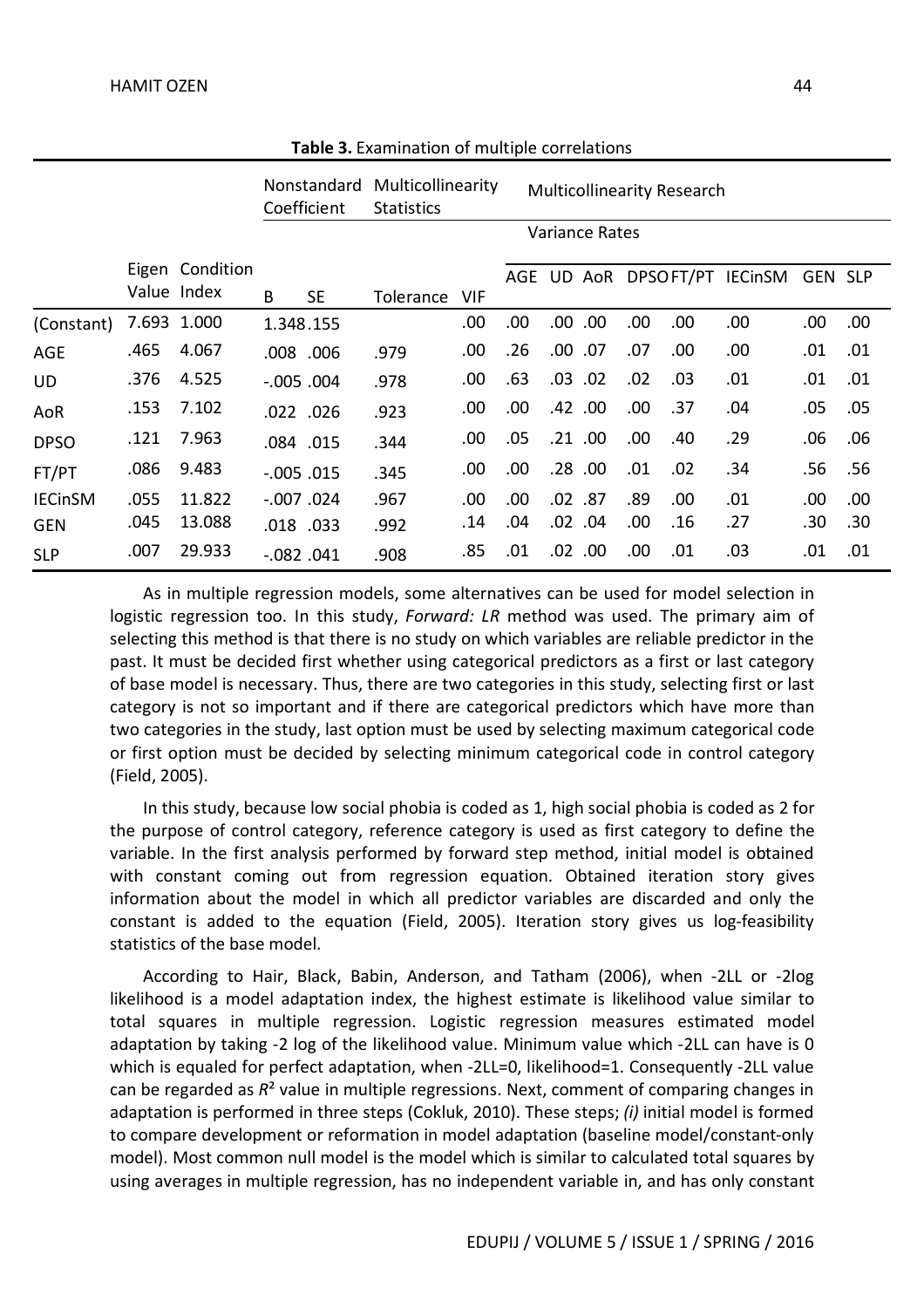term. Null model indicates the initial condition providing comparison with the model in which the independent variable is input in further steps, *(ii)* estimated proposed model: This model is logistic regression model including predictor variables. Here, after null model, it is expected from adaptation to progress with predictor variables entering to the model, *(iii)* evaluation of -2LL difference *(iv)* in last step, it is evaluation of -2LL's statistical significance among two model (null/initial model and objective model). If statistical tests indicate that the difference is significant, it can be commented that predictor variable or variables in objective model contribute well to reformation of the estimated model's adaptation (Cokluk, 2010).

In respect to Table 4, -2LL value of initial model iteration story is demonstrated. In absolute terms, in direction of variability chance in further steps recalls that -2Log Likelihood value equaled to perfect adaptation is zero and it is beneficial to state that the model starts with pretty high -2LL value (277.239).

| Table 4. Iteration story for initial model |  |                   |              |  |  |  |
|--------------------------------------------|--|-------------------|--------------|--|--|--|
|                                            |  | -2 Log likelihood | Coefficients |  |  |  |
| Iteration                                  |  | $(-2LL)$          | Constant     |  |  |  |
|                                            |  | 873.300           | .880         |  |  |  |
| Step 0                                     |  | 872.676           | .944         |  |  |  |
|                                            |  | 872.676           | .945         |  |  |  |

When Table 5 is studied, it is a model obtained in Step 0 and was formed by the coefficient called as constant. In independent variables formed of two options, according to the results obtained from positive evaluation scale, 72.0% of students feel a level high level fear, with 28.0% of the other student group feeling this fear at a low level. Consequently, according to the output of the research, all students are classified in high level social phobic individuals' category and with this data, correct classification percentage is 72.

|                         | <b>Fable 5.</b> First classifications resulting from logistic regression analysis |                                |            |                                      |  |  |  |  |
|-------------------------|-----------------------------------------------------------------------------------|--------------------------------|------------|--------------------------------------|--|--|--|--|
| Real/Observed           |                                                                                   | Expected<br><b>PEFS</b><br>Low | High       | Correct<br>Percentage Classification |  |  |  |  |
| <b>PEFS</b>             | Low<br>High                                                                       | U<br>0                         | 206<br>530 | .00<br>100.0                         |  |  |  |  |
| <b>Total Percentage</b> |                                                                                   |                                |            | 72.0                                 |  |  |  |  |

**Table 5.** First classifications resulting from logistic regression analysis

Initial model variables in the equation are shown in Table 6. The model *(bₒ)* has variables in the equation that causes determination of the constant value equaled to 94. As we can see from the table, there are standard error with its constant term, Wald statistics testing relevance of variable, degree of freedom of Wald statistics and relevance level with Exp (β), in other words, exponentiated logistic coefficients that represents Odds rate.

| <b>Table 6.</b> Initial model variables |      |      |           |    |      |              |
|-----------------------------------------|------|------|-----------|----|------|--------------|
| Step 0                                  |      | S.E. | Wald      | dt | Sig. | $Exp(\beta)$ |
| Constant                                | .945 | .082 | 132.474 1 |    | .000 | 2.573        |

There are variables which are not present in the initial model shown in Table 6. The value which needs to be studied in this table is residual chi-square, given as overall statistics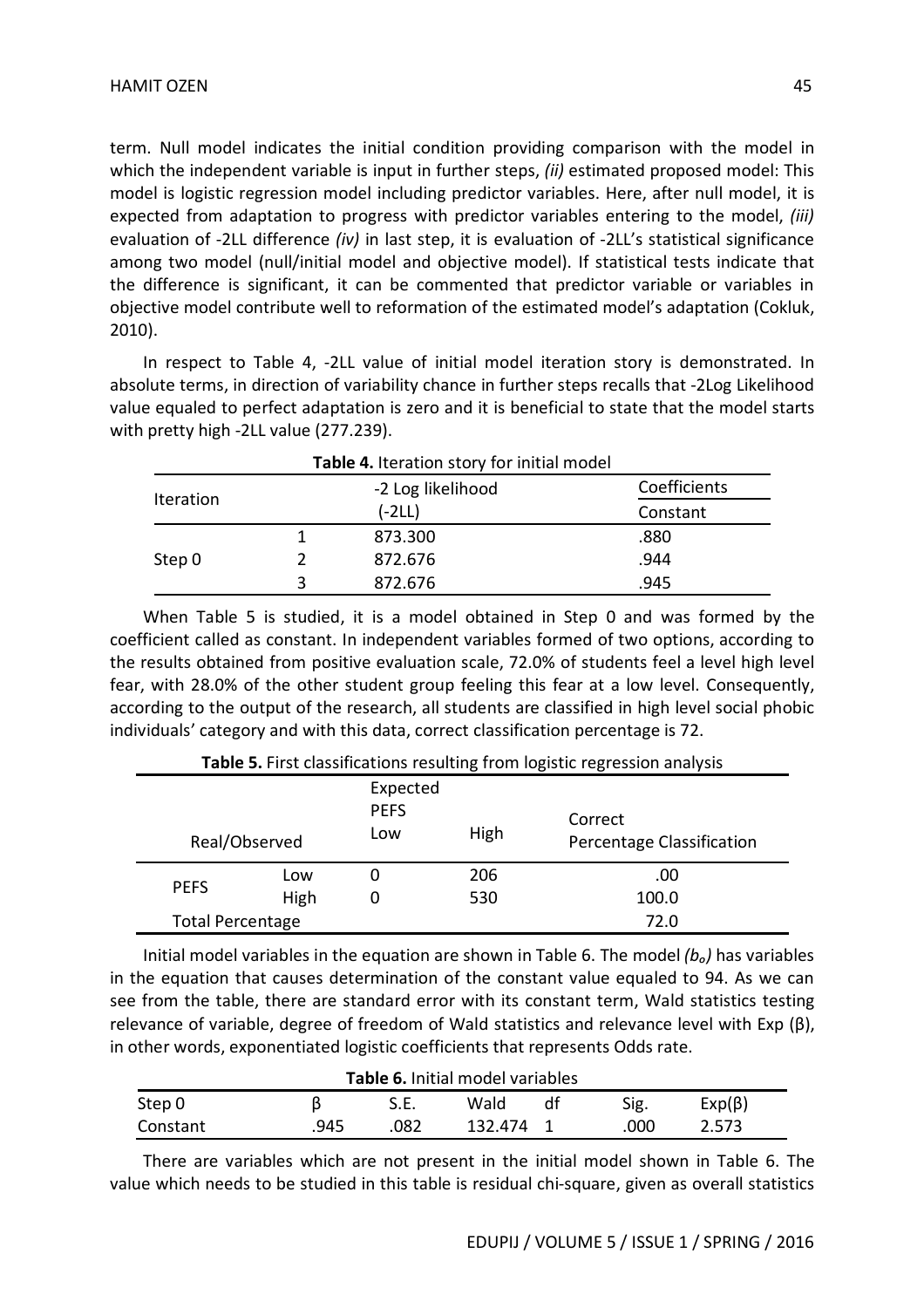at the end of the table (Field, 2005). As we can understand from the table, the value also named as first chi-square is relevant  $[X^2b_o=280,659, p<0.01]$ . Relevance of this value indicates that coefficients regarding predictor variables, which is not present in the model, has a relevant difference from zero. In other words, adding one or more of these variables to the model increases the predictive power of it. If relevance level regarding error chi-square statistics is p>.05, this indicates that none of the predictor variables which are not added to the model contributes relevantly to the model's predictive power and analysis ends at this point (Cokluk, 2010). Also score statistics in the table are Roa's efficient score statistics for every variable and indicate whether or not all variables contribute relevantly to the model (Field, 2005). In researches having wide samples, if null hypothesis is correct, score statistics are equal to Wald value and likelihood rate statistic. In this case, Roa's efficient score statistics will be used because Wald value in contrast with Roa value (prohibitive) means an extremely high value (Field, 2005). Here, relevance of score statistics regarding all variables indicates that all predictor variables contribute potentially to the model. In addition to that variable, maximum score in stepwise methods is the predictor value in analysis. In our example, the maximum score statistic belongs to DPSO (Daily Period Spent Online) (171.598)" and hence it is understood that this variable will get into the analysis first.

|        | Table 7. Variables not present in initial model |         |    |      |  |  |  |
|--------|-------------------------------------------------|---------|----|------|--|--|--|
|        | Variables                                       | Score   | df | р    |  |  |  |
|        | AGE                                             | .556    | 1  | .456 |  |  |  |
|        | UD                                              | .196    | 1  | .658 |  |  |  |
|        | AoR                                             | 163.773 | 2  | .000 |  |  |  |
|        | AoR(1)                                          | 160.944 | 1  | .000 |  |  |  |
| Step 0 | AoR(2)                                          | 48.822  | 1  | .000 |  |  |  |
|        | <b>DPSO</b>                                     | 171.598 | 1  | .000 |  |  |  |
|        | FT/PT                                           | .001    | 1  | .981 |  |  |  |
|        | <b>IECinSM</b>                                  | .030    | 1  | .863 |  |  |  |
|        | <b>GEN</b>                                      | .253    | 1  | .615 |  |  |  |
|        | <b>Overall Statistics</b>                       | 280.659 | 8  | .000 |  |  |  |

Results of Omnibus Test regarding model coefficients are presented in Table 8. Relevance level of chi-square statistics is calculated for model, block, and step. Chi-square for model represents difference between the initial model which only constant term is in, and the objective model. When a stepwise method is used, objective model contains only selected predictors, while standard method produces a model containing all independent variables. Consequently, this comparison differs in respect to the method used. Generally, a relevant chi-square regarding the model predicts affiliation of produced the model's subjects better than the initial model having only constant term. If a stepwise method is used, every step is calculated for chi-square. This value shows preformation of the model as new variables selected in every step added to the model. In this direction, when we study values in the table, being relevant of p value regarding model chi-square values indicates presence of relation between predicted variable and combination of predictor variables. Being relevant of model of chi-square statistics, statements of there is no difference between the initial model containing only constant term and final model, denial of null hypothesis means that correlation is supported between predictive and predicted variable (Cokluk, 2010; Field, 2005).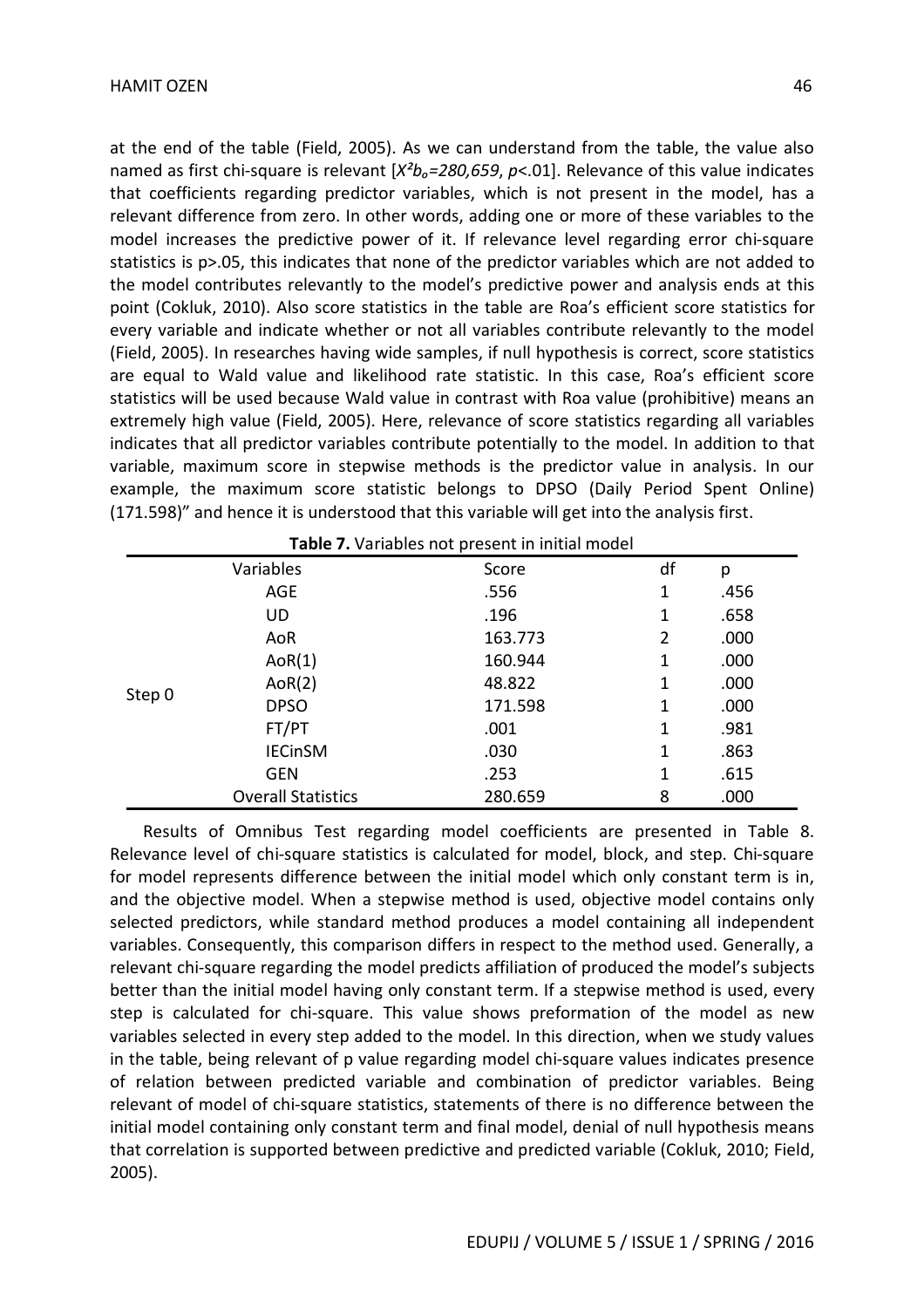|        | Table 8. Omnibus test evaluation for model coefficients |            |               |      |  |  |
|--------|---------------------------------------------------------|------------|---------------|------|--|--|
|        |                                                         | Chi-square | Df            | Sig. |  |  |
|        | Step                                                    | 300.257    | 1             | .000 |  |  |
| Step 1 | <b>Block</b>                                            | 300.257    | 1             | .000 |  |  |
|        | Model                                                   | 300.257    |               | .000 |  |  |
|        | Step                                                    | 114.388    | $\mathfrak z$ | .000 |  |  |
| Step 2 | <b>Block</b>                                            | 414.644    | 3             | .000 |  |  |
|        | Model                                                   | 414.644    | 3             | .000 |  |  |

It needs to be remembered first that -2LL value regarding the initial model was 277.239 before studying Table 9. Initial model or base model in logistic regression is a model that contains only a constant term. When one or more variables are added to the model, reformation in the model is determined by the help of the equation below (Cokluk, 2010; Field, 2005)

# *X²* = 2 [LL*(NEW)*- LL*(BASE)*] sd=K*(NEW)*- K*(BASE)*

The reason for multiplying LL regarding new model, and LL difference regarding base or initial model, is for a result to give chi-square distribution. Degree of freedom (df) using in chi-square distribution is obtained by subtracting parameter number regarding base model from parameter number regarding new model. Parameter number of new model is always 1 because in this model only estimated parameter is the constant term. Degree of freedom (df) for any subsequent model equals to one more of predictor variable number. Here, added "1" value indicates that constant term is added to number of predictor variable (Field, 2005). When DPSO of PEF which provides maximum score statistics in first step is inputted to base model containing only constant term, -2LL difference becomes 300.217 (872.636 – 572.419). When AoR of PEF is inputt in the second step, forming -2LL difference becomes 114.382 (572.419 – 458.032). In both cases, the resultant change in the model's adaptation is relevant. Cox & Snell *R*² and Nagelkerke *R*² values, represent estimation of variance expressed by model in dependent variable in two different ways and are commented similar to *R²* in multiple regression (Field, 2005). In other words, both values indicate variance quantity expressed by logistic model and state 1.00 perfect model adaptations. Hence greater values equal better model adaptation (Hair et al., 2006). Because of Cox & Snell *R*² never to reach 1 and to comment to that is not easy, Nagelkerke *R*² is calculated (Field, 2005). Nagelkerke coefficient to ensure the ranges change between 0-1 is the form of the Cox & Snell coefficient undergone modification. Therefore Nagelkerke *R*² value is always higher than Cox & Snell  $R^2$  value (Hair et al., 2006; Kinnear & Gray, 2004).

While DPSO (Daily Period Spent Online) predictor variable enters analysis, it expresses 33.5% of variance in PEFS (Positive Evaluation Fear Scale) predicted variable. When AoR predictor value enters the analysis, it expresses 43.1% of variance in PEFS predicted variable with two predictor variables. For the first step, Nagelkerke  $R<sup>2</sup>$  value is 48.2%, and for the second step it is 62.0%. According to student perceptions obtained from PEFS Scale AoR which tries to enter study as second variable strongly predicts PEFS. As mentioned before, Nagelkerke  $R^2$  values are higher than Cox & Snell  $R^2$  values.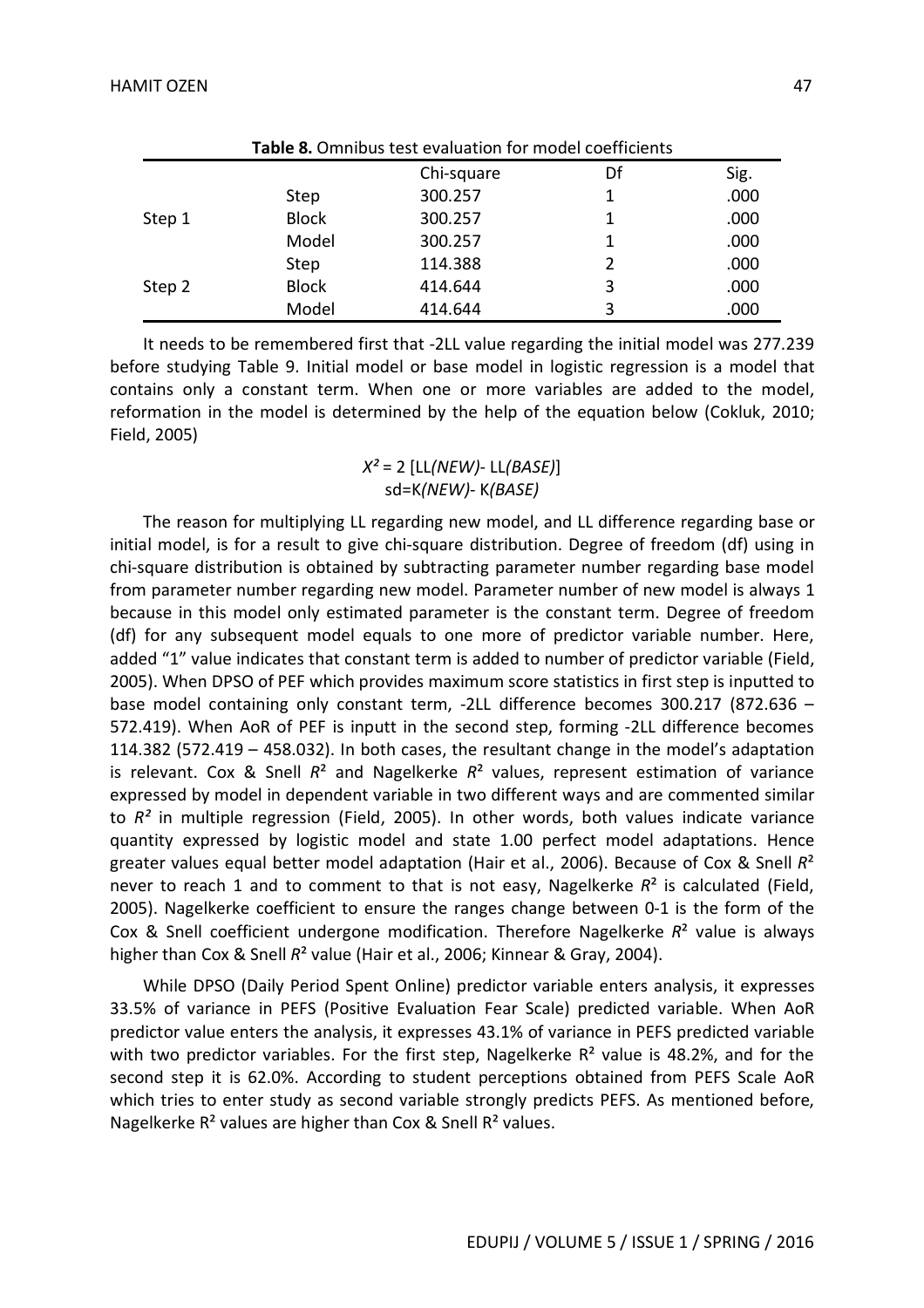|      |                      | <b>Table 9.</b> Evaluation of objective model data |                           |
|------|----------------------|----------------------------------------------------|---------------------------|
| Step | -2 Loglikelihood     | Cox & Snell $R^2$                                  | Nagelkerke R <sup>2</sup> |
|      | 572.419 $a$          | .335                                               | .482                      |
|      | 458.032 <sup>b</sup> | 431                                                | .620                      |

**Table 9.** Evaluation of objective model data

In Table 10, the Hoshmer and Lemeshow tests are presented. Possibilities estimated from logistic regression analysis are used for this method. Estimated possibilities are sorted from small, to large. Sorted individuals are divided into k subgroups. Mostly k value is taken as 10. At last, values observed and expected from every sub group are calculated and known chi-square tests are applied.

# Ĉ=Σ (S-B)²/B

Statistics adapt to chi-square distribution with degree of freedom. A large number of samples are needed for applying the Hoshmer and Lemeshow method. According to analysis results, a large chi-square value indicates that it is not a good model adaptation. Hence for the existing subgroup number 8 in the first step, Ĉ1 statistic is distributed chi-square with 8- 2=6 degree of freedom. Thus ( $\hat{C}1$ =9.7; P=0.053), according to the Hoshmer and Lemeshow test result, the model's adaptation to data is decided to be good. When the existing subgroup number is 10 in the second step, Ĉ2 statistic is distributed chi-square with 10-2=8 degree of freedom. Thus (Ĉ2=6.62; P:068), according to the Lemeshow test result, the model's adaptation to data is decided to be good. It is stated that in C statistics' calculation, the groups existed in sub groups are needed to be six at least in this study. So being in excess of obtained sub groups' group number results that it is susceptible in detecting difference between observer and expected frequencies (Alpar, 2011).

| Sub Group |                | $PEFS = NO$    |          | $PEFS = YES$   |          | Total |
|-----------|----------------|----------------|----------|----------------|----------|-------|
|           |                | Observed       | Expected | Observed       | Expected |       |
|           | $\mathbf{1}$   | 7              | 7.422    | $\overline{2}$ | 1.578    | 9     |
|           | $\overline{2}$ | 130            | 132.180  | 72             | 69.820   | 202   |
|           | 3              | 46             | 36.328   | 38             | 47.672   | 84    |
| Step 1    | 4              | 7              | 11.032   | 40             | 35.968   | 47    |
|           | 5              | 9              | 11.979   | 100            | 97.021   | 109   |
|           | 6              | 4              | 4.829    | 98             | 97.171   | 102   |
|           | 7              | $\mathbf{1}$   | 1.726    | 87             | 86.274   | 88    |
|           | 8              | 2              | .504     | 93             | 94.496   | 95    |
|           | $\mathbf{1}$   | 7              | 7.338    | 1              | .662     | 8     |
|           | $\overline{2}$ | 114            | 112.315  | 23             | 24.685   | 137   |
|           | 3              | 44             | 42.746   | 29             | 30.254   | 73    |
|           | 4              | 21             | 25.092   | 64             | 59.908   | 85    |
| Step 2    | 5              | 14             | 11.995   | 72             | 74.005   | 86    |
|           | 6              | $\overline{2}$ | 4.543    | 88             | 85.457   | 90    |
|           | 7              | 0              | 1.043    | 59             | 57.957   | 59    |
|           | 8              | $\overline{2}$ | .680     | 76             | 77.320   | 78    |
|           | 9              | $\mathbf{1}$   | .221     | 72             | 72.779   | 73    |
|           | 10             | 1              | .028     | 46             | 46.972   | 47    |

**Table 10.** Possible explanations for Hoshmer and Lemeshow test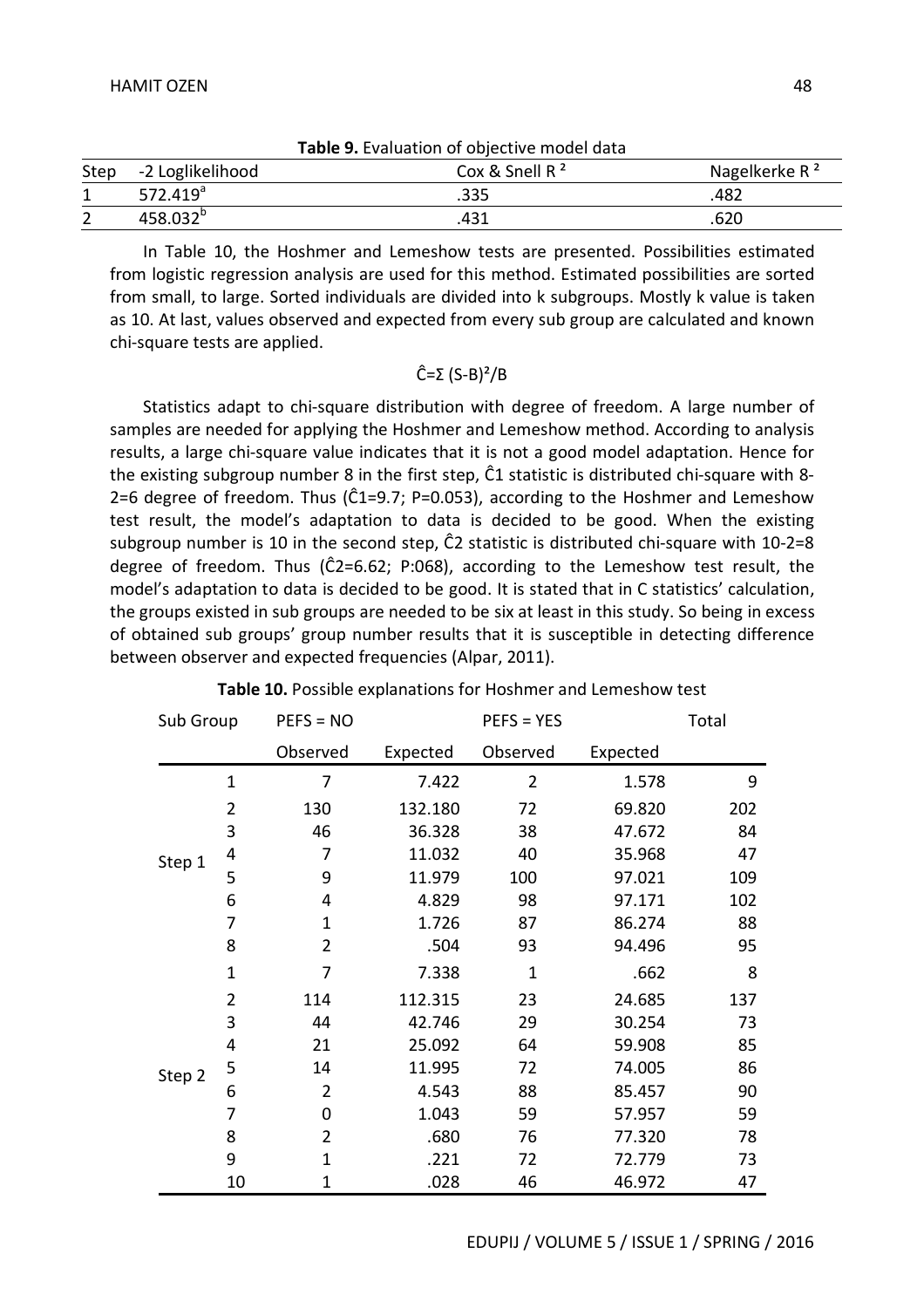Hosmer and Lemeshow Test results are presented in Table 11. This test evaluates adaptation of logistic regression model as a whole. Being non-relevant of test results (*p*>.05) shows that model-data adaptation is at sufficient level. In other words, there is no relevant difference between observed values and values estimated by the model; model estimations are not different from the observed situation (Cokluk, 2010). When examined with a stepwise analysis method, DPSO and AoR values (P> .05) show that the model has an acceptable conformity, that is the data fits the model at an adequate level (Cokluk, 2010; Field, 2005 ).

| Table 11. Hoshmer and Lemeshow adaptation benefaction index test |            |   |     |  |  |  |
|------------------------------------------------------------------|------------|---|-----|--|--|--|
| Step                                                             | Chi-square |   |     |  |  |  |
|                                                                  | 12.455     | n | .05 |  |  |  |
|                                                                  | 44.039     |   | .06 |  |  |  |

Table 12 shows the classification analysis which is a presentation of regression model that regresses the group membership. To perform the evaluation of Table 12, firstly we have to look at corrected percentage rate in the first step of classification in Table 5 that shows 530 students experience high concern about PEF, and 206 students experience this at low rate. Thus, it is understood that the rate of true evaluation rate is 72%. When block 1 logistic regression analysis is studied, 137 students are classified AoR true, but 69 of them are classified AoR wrong. Hence; true classification rate is 66.5%. If the situation is examined from the students' perception that they express fear of AoR, 74 are classified AoR true, but 456 of them are classified AoR wrong, Thus, true classification rate is 86%. In the first step, while the rate of true classified percentage was 72%, but when AoR entered to study true classified percentage increased to 80.6%. In step 2, 159 students are classified AoR true, 47 students are classified AoR wrong. Hence, according to the results, true classification rate is 77.2%. In classification of the second step, 37 students are classified in the true category, and 493 students are classified in the category wrong. True classification rate in this case is 93%. When data is compared to the first classification rate, true classified zone increases to 80.6% by AoR (Area of Residence) independent predictor variable entering to statistic, objective true classification rate increases by DPSO (Daily Period Spent Online) variable joining the study. Findings can be expressed as a sign of model-data adaptation.

|          | Table 12. Regression model classification |                              |             |                |            |  |  |  |  |
|----------|-------------------------------------------|------------------------------|-------------|----------------|------------|--|--|--|--|
|          |                                           |                              | Estimation  |                |            |  |  |  |  |
| Observed |                                           |                              | <b>PEFS</b> |                | True       |  |  |  |  |
|          |                                           |                              | AoR NO      | <b>AOR YES</b> | Classified |  |  |  |  |
|          |                                           |                              |             |                | Percentage |  |  |  |  |
|          | <b>PEFS</b>                               | AoR NO                       | 137         | 69             | 66.5       |  |  |  |  |
| Step 1   |                                           | <b>AOR YES</b>               | 74          | 456            | 86.0       |  |  |  |  |
|          |                                           | <b>Total Percentage Zone</b> |             |                | 80.6       |  |  |  |  |
|          |                                           | AoR NO                       | 159         | 47             | 77.2       |  |  |  |  |
| Step 2   | <b>PEFS</b>                               | <b>AOR YES</b>               | 37          | 493            | 93.0       |  |  |  |  |
|          |                                           | <b>Total Percentage Zone</b> |             |                | 88.6       |  |  |  |  |

When Table 13 analyzed, it is seen that AoR (Area of Residence) increases PEF 30%. Also, DPSO (Time Daily on the Internet) variable increases PEF of students 2.43 fold.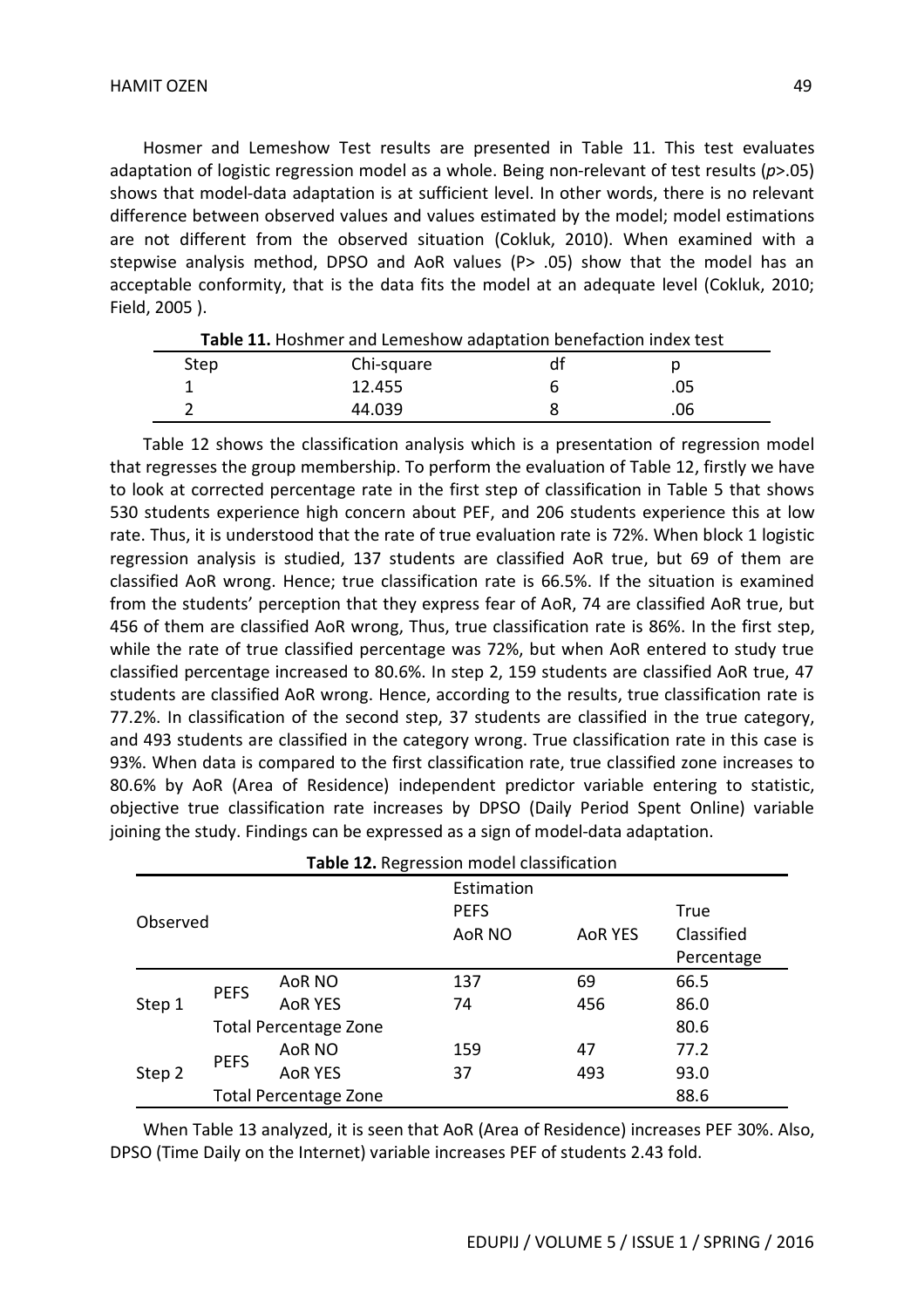| <b>Table 15.</b> Coefficient estimations of variables in objective model |             |          |      |         |    |      |        |                     |       |  |
|--------------------------------------------------------------------------|-------------|----------|------|---------|----|------|--------|---------------------|-------|--|
|                                                                          |             | B        | S.E. | Wald    | df | Sig. | Exp(B) | 95% C.I. for EXP(B) |       |  |
|                                                                          |             |          |      |         |    |      |        | Lower               | Upper |  |
| Step 1                                                                   | <b>DPSO</b> | .910     | .074 | 152.482 |    | .000 | 2.484  | 2.150               | 2.870 |  |
|                                                                          | Constant    | $-1.548$ | .183 | 71.517  |    | .000 | .213   |                     |       |  |
| Step 2                                                                   | UD          | $-1.176$ | .583 | 4.063   |    | .044 | .309   | .098                | .968  |  |
|                                                                          | <b>DPSO</b> | .891     | .081 | 121.366 |    | .000 | 2.438  | 2.081               | 2.857 |  |
|                                                                          | Constant    | .939     | .550 | 2.918   |    | .088 | 2.558  |                     |       |  |

**Table 13.** Coefficient estimations of variables in objective model

In Table 14, 2LL value regarding model's predictor variable is removed, amount of change in these values, changes in degree of freedom and p values regarding relevance are presented. In case of analyzing difference of 2LL values given with P values at Step 1 and Step 2, significance value stating both models' adaptation is relevant. Thus removing DPSO and AoR variables from the model is not a good proposition (Cokluk, 2010; Kinnear & Gray, 2004).

| <b>Table 14.</b> Model with predictor variables removed |             |            |                   |    |             |  |  |  |  |
|---------------------------------------------------------|-------------|------------|-------------------|----|-------------|--|--|--|--|
| Variable                                                |             | Model Log  | Change in         | df | P of Change |  |  |  |  |
|                                                         |             | Likelihood | -2 Log Likelihood |    |             |  |  |  |  |
| Step 1                                                  | <b>DPSO</b> | $-436.338$ | 300.257           |    | .000        |  |  |  |  |
| Step 2                                                  | UD          | $-286.210$ | 114.388           |    | .000        |  |  |  |  |
|                                                         | <b>DPSO</b> | $-344.452$ | 230.872           |    | .000        |  |  |  |  |

**Table 14.** Model with predictor variables removed

# **Conclusion and Discussion**

Logistics regression analysis is a very useful method to evaluate data captured from questionnaires and scales. The aim was to research PEF which is an important issue among university students and studied abundantly. The dependent variable of this study was converted into a two-categorical level, as low- and high- level phobia, according to the perception levels of students. Obtaining eight independent variables, we formed a regression model. We used Feasibility Rate and Forward Likelihood Ratio-Forward: LR technique to examine independent variables as significant. It was seen that DPSO (Daily Period Spent Online) and AoR (Area of Residence) are two independent values that was included in the regression model. According to Odds rates, the most significant factor in students' positive evaluation concerns is daily period spent online (DPSO). In respect to obtained Odds coefficient, it is observed that DPSO makes students 2.4 times more socially phobic than people who do not spent their time online. In other words, students not aware of the time they spent online makes them asocial, lonely, and non-interacting individuals. Another independent variable is AoR. As a second important factor, perceptions of students regarding AoR increase in PEF is 30% more than people who believe in their AoR. Thus, DPSO and AoR variables indicate that area of residence has a significant importance about whether individuals improve social phobia or not.

Several exploratory analyses demonstrated that PEF forms a correlation between social anxiety and discomfort in response to feedback given by society. Fear of evaluation in general is important to social anxiety, which appears to lead to increased levels of phobia. Studies explaining the prevalence of social phobia find correlations among university students. Katzelnick et al. (2001) and Stein et al. (2005) found that level of social phobia was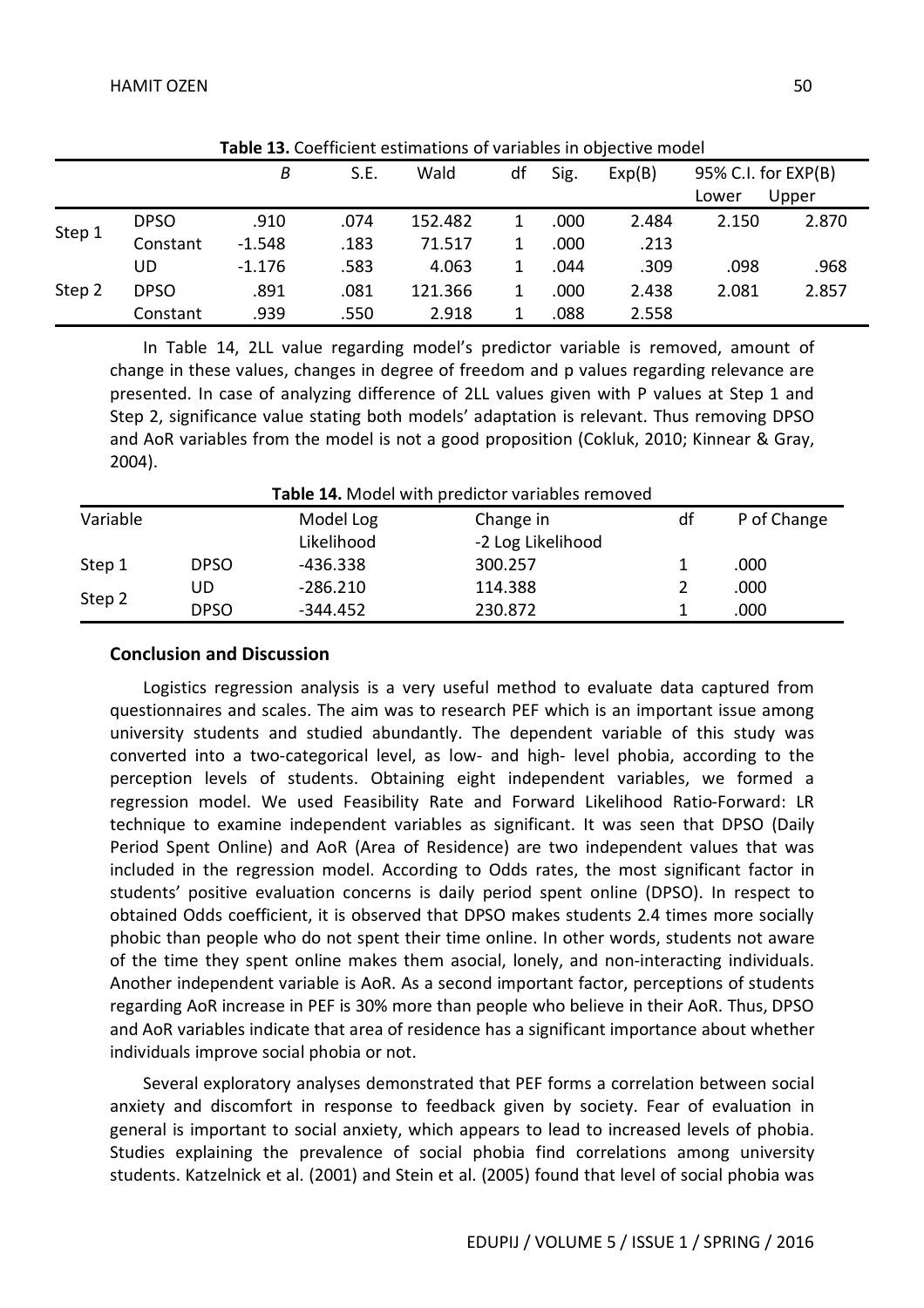moderate to very severe with prevalence rate of 9.1%, which agrees with international studies who have reported prevalence of social phobia ranging from 2-16%. Weeks, Heimberg, Rodebaugh, and Norton (2008b) found a .35 level of correlation between PEF and social phobia. In our study, social phobia source AoR, which is accepted as an independent variable, has a .62 amount of correlation with PEF. Findings suggest that social threat could entail any phobic experience in which the person might receive PEF. This explanation is indirectly supported by findings of a positive association between trait social anxiety affected by social status and variables of people (Bruch, Gorsky, Collins, & Berger, 1989; Hope & Heimberg, 1988; Canli & Canli, 2013). Our research pinpoints that AoR and DPSO increases the amount of social phobia of PEF because variables of AoR and DPSO are strong predictors of social anxieties. Trait social anxiety can be triggered by asocial situations and one of them is the media, internet and computer-based activities. Thus, our research can be found as a strong predictor for unearthing reasons of phobias. There are some studies finding answers for the correlation between self-esteem and social phobia. Self-esteem is mainly supported by social environment and family (Eksi & Katilmis, 2011; Papadopoulou & Yirci, 2013). Also, it is important for developing ethical values, so schools are important factors when students develop their personality boundaries. It is highly articulated that students should not be pushed out of play; on the contrary, they should be a partner of school and life. Negative correlation was found between self-esteem and social phobia which causes PEF. It can be claimed that if self-esteem is high, social phobia level is low (Eris & Ikiz, 2013). PEF also shown up by internet addiction decreases the level of self-esteem and students who reflect low self-esteem are apt to show a behavior of abstaining from social groups and life (Mazalin & Moore, 2004; Mehtalia & Vankar, 2004; Colak, Altinkurt & Yilmaz, 2014). Our study found that students face PEF, which is derived from DPSO and AoR. We have parallelities on research performed both within Turkey, and abroad.

There are some potential limitations of this study. The first point; although students were chosen randomly within the two universities assessed, the universities as a whole were not. Thus, the present findings may not be generalizable to all university students in Turkey. Second, about 120 of the student sample did return the questionnaire. The attrition analysis however, revealed that non-responders tended to be impaired to a larger extent in the nature of study. Third, we relied on self-report measures only. Although the PEFS (positive evaluation fear scale) has shown good psychometric properties, a resultant positive case of social phobia should be interpreted as an indicant of the disorder rather than a formal diagnosis via quantitative research. *As a conclusion*, Social phobia was found to be prevalent among university students in Turkey as in other countries. Some factors such as age, gender, socio-economic conditions contribute to high levels of social phobia. Another factor which is accepted as knowledge era issue, is usage of the internet and leading virtual lives on computers. Psychological health professionals, leaders, politicians, and the partners of school surrounds need to enhance the psychological wellbeing of university-aged individuals. In their policies, political maneuvers and periodic assessments have to screen students for risk behaviors and psychosocial health indicators from the perspectives of phobias and its triggers. In addition, the results indicate that the AoR of the students has been linked to high levels of social phobia creating a danger for equality of education and citizenship, thus; interventions targeting university students should also scrutinize healthy lifestyles and concentrate on helping students to overcome their anxiety and phobias, and look for alternative sources for help and support in the community.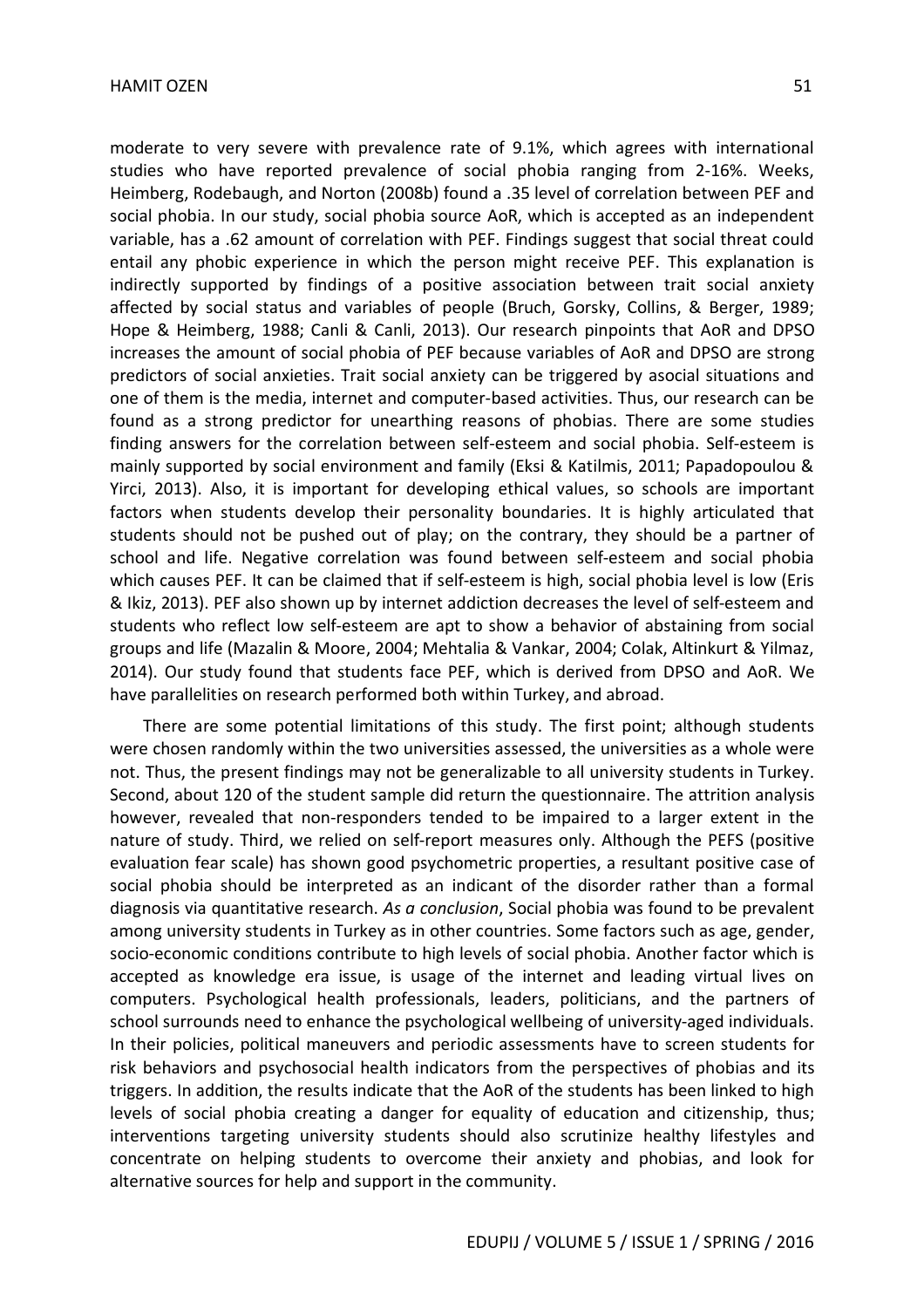### **References**

Alpar, R. (2011). *Uygulamali cok degiskenli istatistiksel yontemler*. Ankara: Detay.

- American Psychiatric Association (2000). *Diagnostic and statistical manual of mental disorders (DSM-IV-TR).* Washington: American Psychiatric Association.
- Baser, H. B., & Kilinc, E. (2015). Investigating Pre-service Social Studies Teachers' Global Social Responsibility Level. *Educational Process: International Journal, 4*(1-2), 45-55.
- Bircan, H. (2004), Studies of the logistic regression analysis and its application on the medical data. *Journal of Social Science Institute of University of Kocaeli, 2*, 185-208.
- Bruch, M. A., Gorsky, J. M., Collins, T. M., & Berger, P. A. (1989). Shyness and sociability reexamined: A multicomponent analysis. *Journal of Personality and Social Psychology, 57,* 904–915.
- Buyukozturk, S., Kilic-Cakmak, E., Akgun, O. E., Karadeniz, S., & Demirel, F. (2012). *Bilimsel arastirma yontemleri.* Ankara: Pegem Yayinlari.
- Canli, Z., & Canli, B. (2013). Keep Calm and Say Sorry!: The use of Apologies by EFL Teachers in Turkish and English. *Educational Process: International Journal, 2*(1-2), 36-46.
- Cokluk, O. (2010). Logistic regression: Concept and application. Educational Sciences: *Theory & Practice, 10*(3), 1357-1407.
- Dereboy, F. (1993). *Kimlik bocalaması: Anlamak, tanımak, ele almak*. Ankara: Ozmert Ofset.
- Dogan, T., & Sapmaz, F. (2008). Sosyal anksiyete bozuklugunun (sosyal fobi) dogası: Bir gozden gecirme. *17. Egitim Bilimleri Kongresi,* Sakarya Universitesi Egitim Fakultesi, Sakarya.
- Dogan T., & Totan, T. (2010). The study of validity and reliability of the Turkish version of the fear of positive evaluation scale. *Akademik Bakis,* 22, 1-20.
- Ekinci, N. (2012). Teacher Self-Efficacy Beliefs of Candidate Teachers in Education Faculty and Pedagogical Formation Program. *Educational Process: International Journal, 1*(1- 2), 19-28.
- Eksi, H., & Katilmis, A. (2011). *Karakter egitimi el kitabi.* Ankara: Nobel.
- Ericson, E. (1950). *Childhood and society*. New York: W.W. Norton.
- Eris, Y., & Ikiz, F. E. (2013). The relation between self-esteem and social anxiety levels of adolescents and the effects of personal variables. *International Periodical For the Languages, Literature and History of Turkish and Turkic, 8*(6), 179-193.
- Field, A. (2005). *Discovering statistics using SPSS*. London: SAGE.
- George, D., & Maller, P. (2003). *SPSS for windows step by step: A simple guide and reference*. New York: Pearson.
- Hair, J. F., Black, W. C., Babin, B., Anderson, R. E., & Tatham, R. L. (2006). *Multi-variate data analysis (6th ed.).* Upper Saddle River, NJ: Prentice-Hall.
- Hintze, J. L. (2008). *PASS user's guide: Quick start, proportions, and ROC curves.* Utah: NCCS.
- Hope, D. A., & Heimberg, R. G. (1988). Public and private self-consciousness and social phobia. *Journal of Personality Assessment, 52*, 626-639.
- Hsieh, F. Y., Bloch, D. A., & Larsen, M. D. (1998). A simple method of sample size calculation for linear and logistic regression. *Statistics in Medicine, 17*, 1623-1634.
- Katzelnick, D. J., Kobak, K, A., De Leire T., Henk H. J., Greist, J. H., & Davidson J. R. (2001). Impact of generalized social anxiety disorder in managed care. *The American Journal of Psychiatry, 158*(12), 1999-2007.
- Kinnear, P. R., & Gray, C. D. (2004). *SPPS 12: Made simple*. New York: Psychology Press.